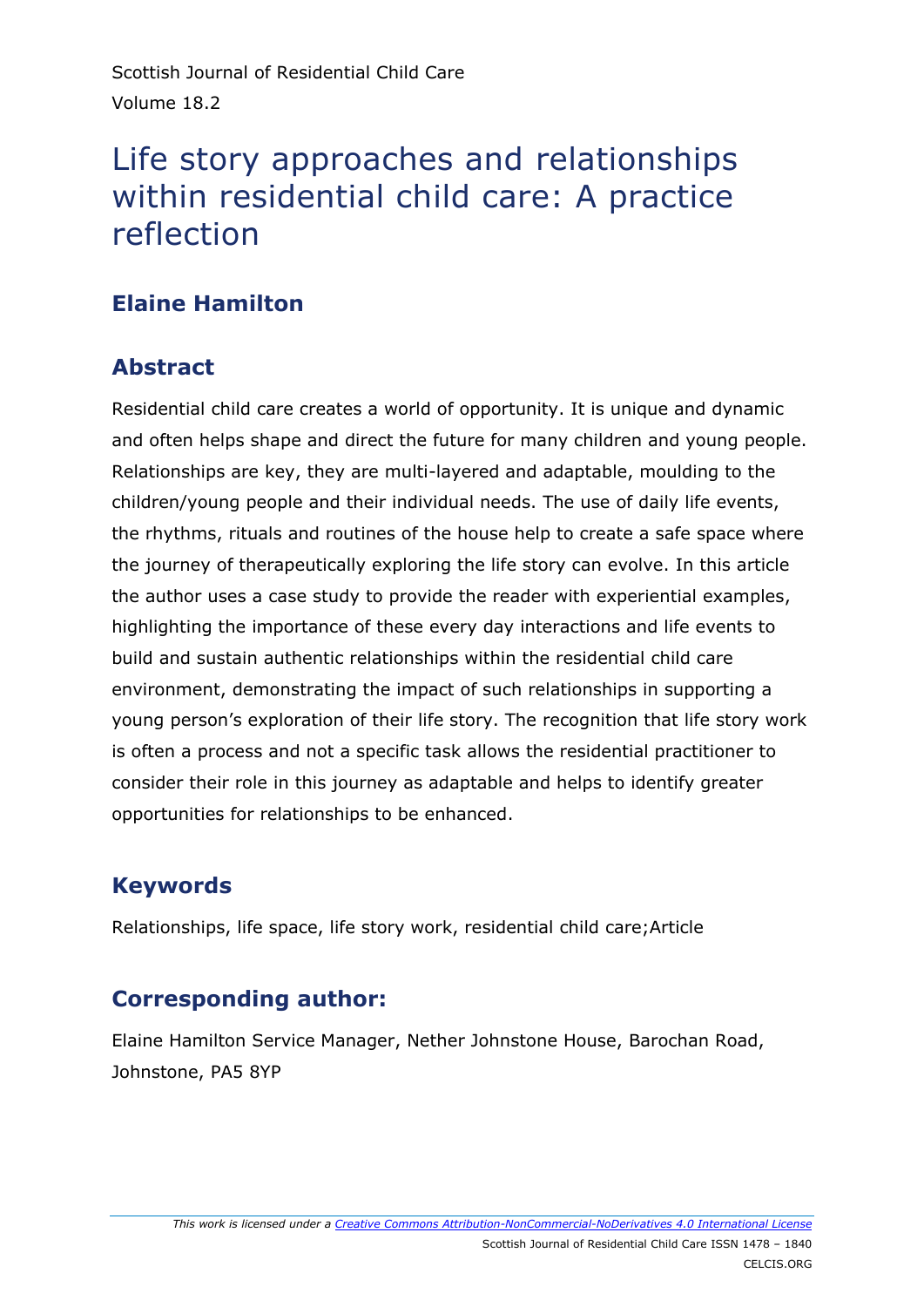#### **Introduction**

Getting to the end of a 1000-piece jigsaw puzzle and discovering that there are pieces missing is gut wrenching. Hours, maybe even days have been spent carefully selecting the pieces, turning them around to make sure they fit, moving those that feel wrong to create space for the correct piece. A long and often concentrated effort is required, where we try to make sense of the shapes, colours and sizes in front of us. Where do we start? Which piece are we drawn to most? These questions are fundamental in the world of a child/young person who has suffered trauma. Parts of their life they don't even know happened, yet have impacted their journey, pieces of the puzzle that are unclear but live in their memories, stories they have heard but can't place and suggestions of events that have taken place but hold no meaning. Life story work helps to put all these pieces together, helps the child/young person to make meaning from their journey, understand the context of decisions and the impact of these and helps them to form an identify of themselves in the past, now and for the future (Ryan and Walker, 2018).

In my 14 years' experience within the field of residential child care in Scotland it has become clear that relationships are the key ingredient to supporting children and young people with experience of trauma to recover, grow and develop and to hold meaning and understanding to their lives and their journey. These relationships must hold substance, be demonstrative of an emotional attachment, they must be reciprocal, and they must evidence mutual respect and understanding (Li and Julian, 2012). In order to be successful in carrying out programmed work with children and young people as a form of intervention, developmental relationships require to be present. The presence of such relationships is deemed to '…have lasting influence on long term outcomes, including social skills, emotion regulation, conscience development, trust in others, and general psychological well-being' (Li and Julian, 2012, pg. 158). Life story work is often used as a therapeutic intervention to support the child's development and understanding of their inner world and how this relates to their perceptions of their reality (Rose and Philpot, 2010). It requires a relational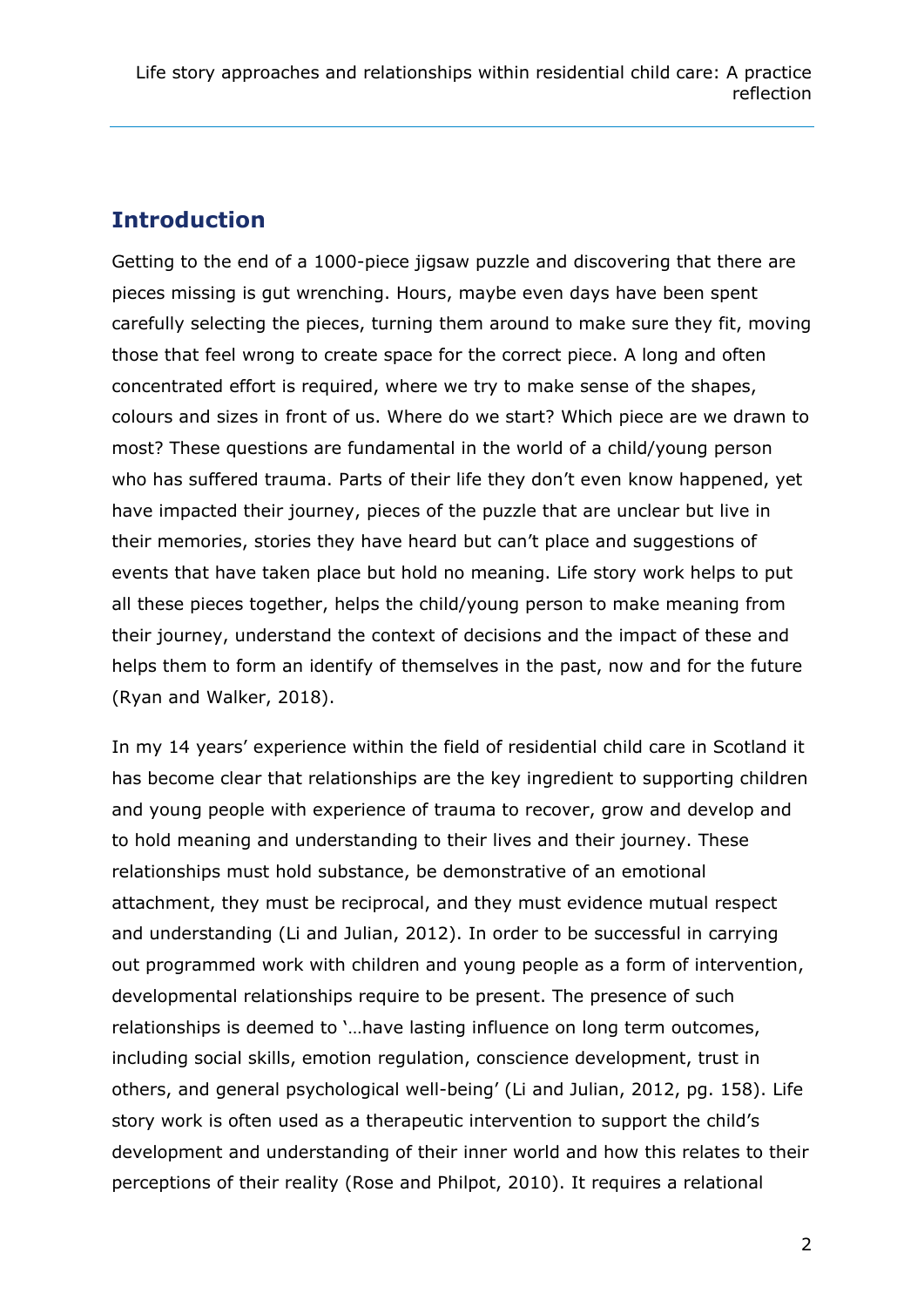approach where the relationship between practitioner and child/young person is significant (NICE, 2010; Buchanan, 2014).

As a residential child care practitioner, I place a great deal of value and importance upon relationships. My experience has led me to develop an understanding of the power of relationships in terms of connections and the level of influence this can have when supporting and encouraging others: '…a relational approach offers hope for a different future… one in which the relationship is considered central to growth and development' (Garfat, 2003, p. 5). Using life story work is helpful as one of the tools that can be used for relationship building.

Delivery is vitally important. Garfat (2003) notes that when involved in an activity or intervention with a young person, the process by which you deliver and engage has lasting implications for the outcome. Not just in that moment, but over time, it can assist in the forming of developmental relationships between residential child care practitioners and children/young people. Sharing a moment, an experience together helps to create social connections and helps us understand one another and our thinking. Children who have suffered trauma and adversity have often built protective barriers around themselves, meaning that they are less open to relationships and more cautious of the intentions of adults. Their ability to form attachments can be hindered and they often struggle to emotionally self-regulate. Every interaction a practitioner has with them helps to break down these barriers. If those interactions can be carried out in a way that feels safe and holds meaning for the young person, that process can help reframe their view of the world and allow for them to enter the process of healing (Rose, 2012). Life story work can create many opportunities for meaningful interaction.

Theories of relationships are long withstanding in the world of residential child care. Vygotsky's social interaction theory supports the argument that interactions with others and being involved in mutual activities with those who have a greater knowledge or skill set can help the development of cognitive skills and enhance the child's social development and growth. Vygotsky referred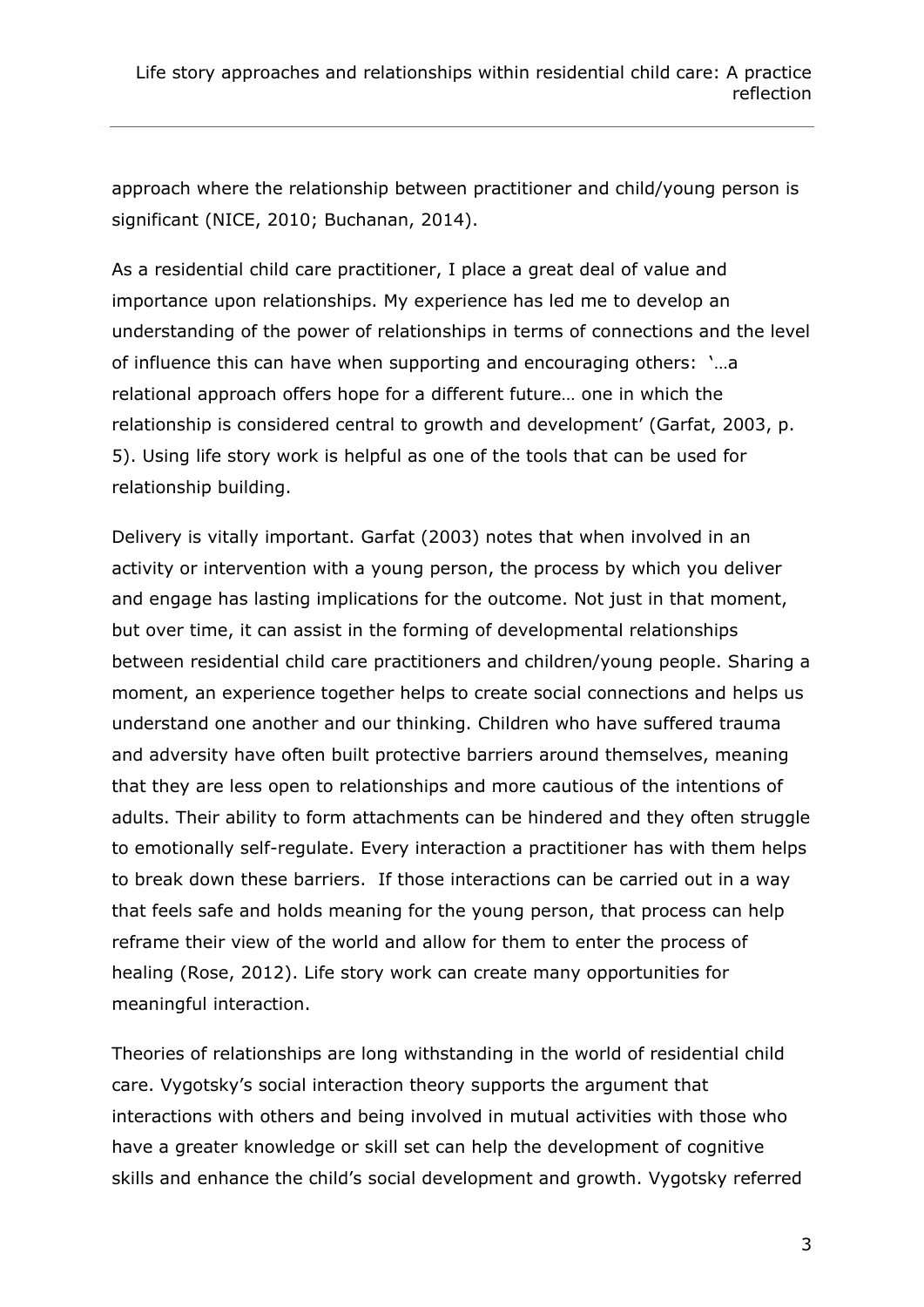to this as scaffolding (Daniel, Wassell and Gilligan, 2010). The importance of having a more experienced other holds close links with life story work in the sense that the relationship and shared experience influences the outcome and the cognitive understanding experienced by the child/young person. Life story work is activity based and involves participating together (Ryan and Walker, 2018). It requires to be tailored to the needs and abilities of the individual; therefore, the practitioner must have a coherent understanding of the child, their history and how they currently make sense of this (Baynes, 2008). With this in mind, it could be argued that residential child care practitioners are often ideally placed to carry out these therapeutic interventions.

Residential child care settings offer opportunities for workers to get alongside the young person. This allows them to engage in everyday events and experiences, opening the relationship up to effective use of therapeutic interventions such as life story work. Residential child care practitioners should consider and explore ways in which they can enhance the opportunity for such interventions that will support the development and growth of the young person (Smith, 2015).

The social pedagogy approach does just this. It has evolved across many European countries as a holistic profession concerned with social education in its broadest sense. It can be suggested that the very essence of social pedagogy is about being with others, building relationships, being present, being genuine, empowering, initiating learning, skill development and ultimately about using oneself to influence and simply be (Smith, Fulcher and Doran, 2013; Bird and Eichsteller, 2011). Social pedagogy is about 'how' things are done not 'what' is actually done.

'This perspective of social pedagogy means that it is dynamic, creative and process-orientated rather than mechanical, procedural, and automated. It demands from social pedagogues to be a whole person, not just a pair of hands' (Bird & Eichsteller, 2011, p. 9).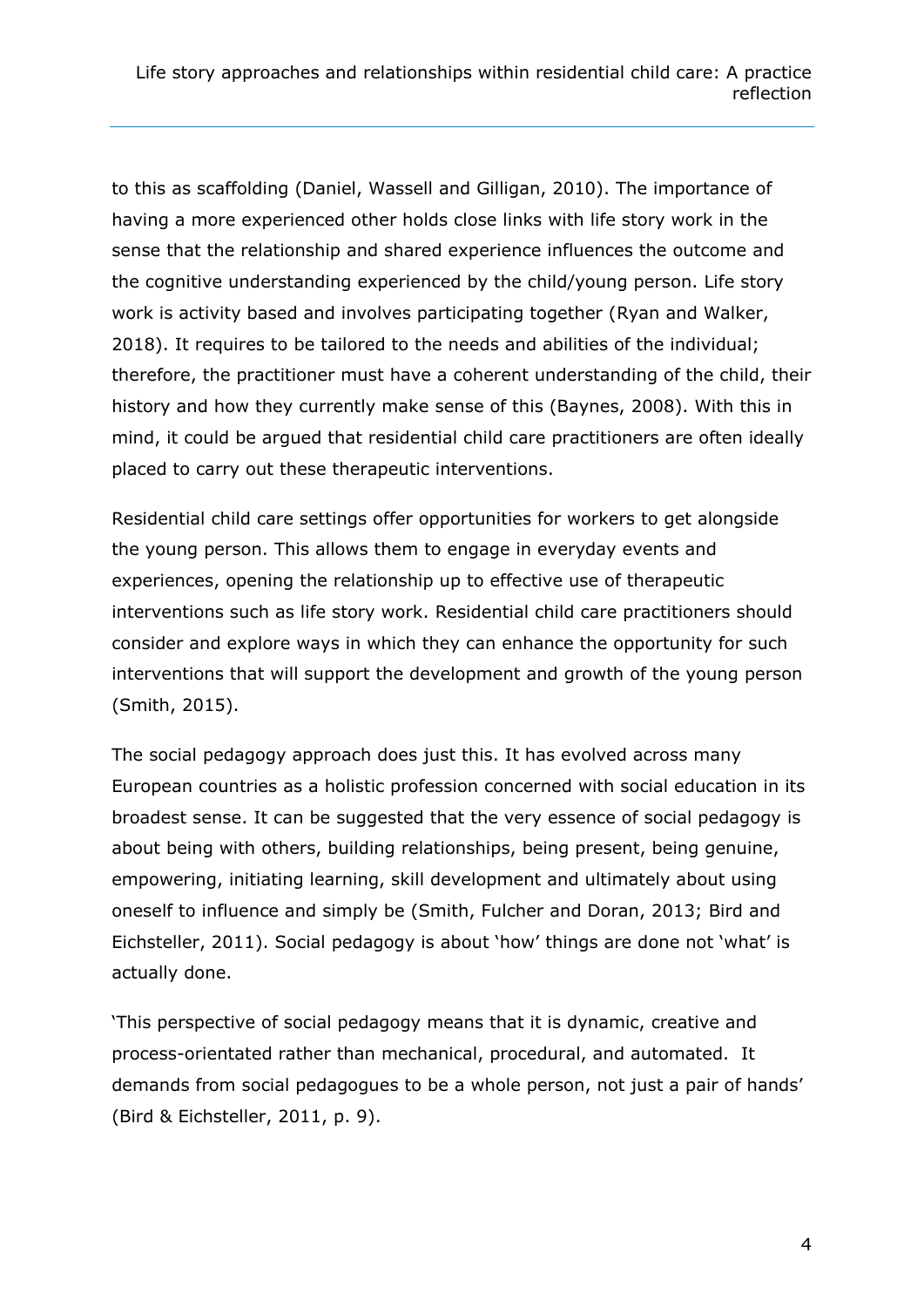This type of approach to care lends itself well to working within the lifespace. Creating an environment within residential child care that is filled with safe and authentic relationships where life story work can evolve.

As a practitioner in Scotland, I have many experiences of working with children/young people who have been identified as being suitable or appropriate to begin life story work. I have watched it unfold successfully for some, but for others, I suspect it may only be a distant memory that holds little meaning. In the following section, I describe one of those experiences and provide some reflections on the meaning it held and why.

### **The story of C**

It is July 2011, and I am supporting a young girl aged 11 (C) to get ready for her Social Worker visiting. I have been working with this young girl for three months and this is her second worker throughout this time. She tells me that she has had so many, that she can't remember them all but often recounts stories of her favourite. It's clear from her stories that she doesn't really understand why he can no longer work with her as she has previously seen him visit other young people in the house. This was therefore yet another experience that contributed to her thoughts and feelings of rejection and abandonment. The intention of the visit was to begin working on her life story book. This was a decision made at a recent meeting by a team of adults involved in supporting her care. It was envisaged that the social worker would speak with the child's mother to ascertain key pieces of information, photographs and stories that C can place within a workbook as a way of helping her understand her story and form her identity.

As we made breakfast together in the kitchen, I found myself working hard to encourage a bit of a smile and some excitement from C to take part in this activity. She loves arts and crafts and we had just bought some new materials that I suggested she could use. I felt excited for her, but I could see in her eyes and by the way she was picking at her favourite cereal that she wasn't sharing my excitement. She is a young girl who, by nature, wishes to please people and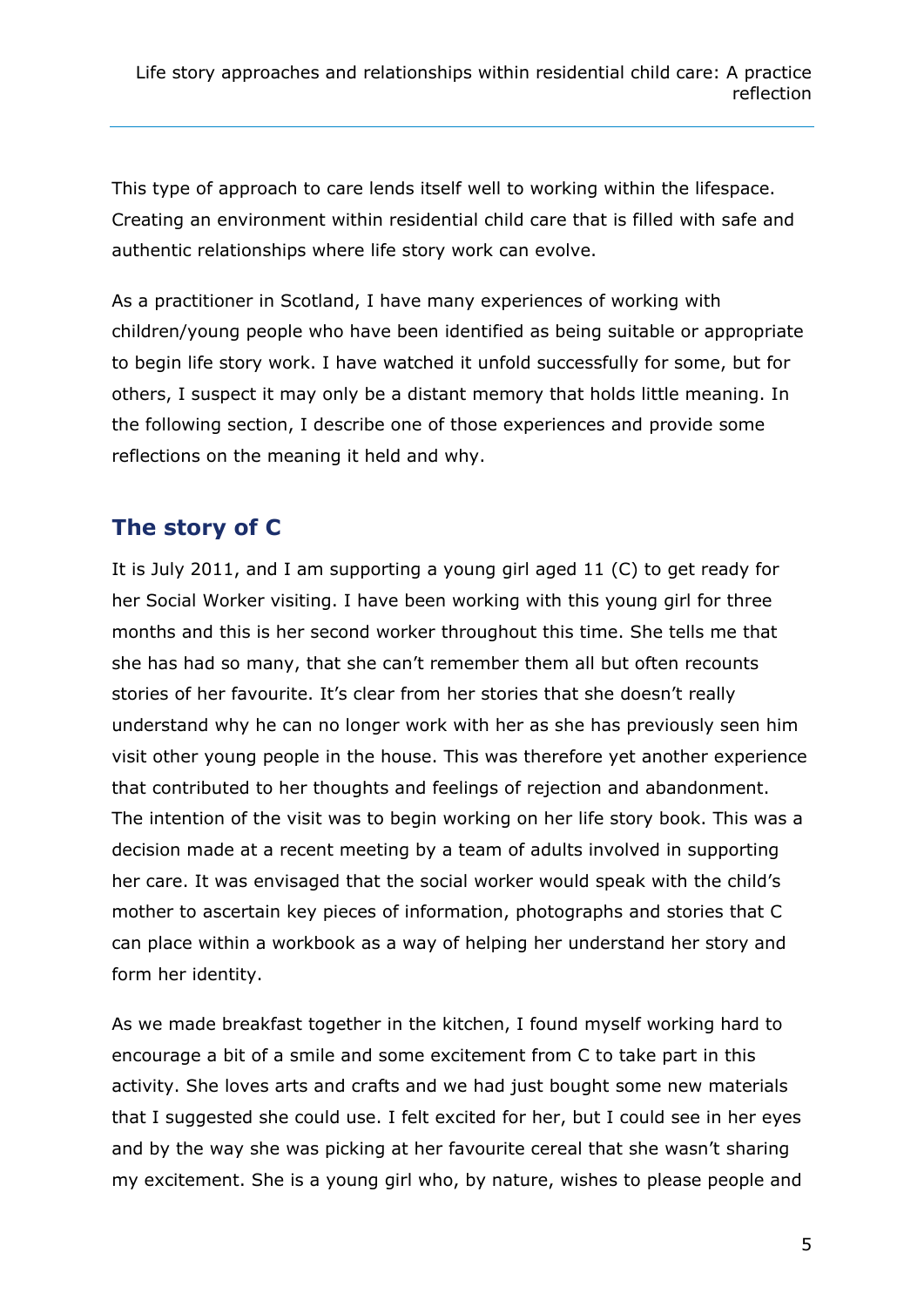will do anything to avoid disappointing those around her. So, when the new social worker arrived for their third meeting C went off to the lounge, where everything was set up and spent the next hour working away on her book.

At the end of the session, I excitedly asked her if I could see what she had done. She passed the book to me and talked through each of the completed pages, explaining the reasons for those which had been skipped. I told her it looked great and she smiled, happy at my acknowledgement of her work. I spoke with the social worker who felt that the session went well and advised that they had arranged to meet the same time the following week. However, my stomach was in knots. Something just didn't feel right. I knew deep down that getting the answers to some of the questions that C had would help her process and understand her journey, but I also knew that this wasn't the way to do it. The rest of the day goes by without any further mention of the book and as C went to bed that night, she asked me to keep it for her in the office as she was worried about spilling something on it. As she headed off to bed, I knew that the worry wasn't because she felt it was precious or valuable but more about upsetting the adults who had decided that this was a good plan for her.

Three months isn't a long time to get to know someone who you work with, well at least not when you are a busy social worker who sees a child once, maybe twice a month. However, as a residential child care worker, you spend five days per week with that person, in their house, making them breakfast, running them baths, washing and ironing their clothes, playing board games, watching TV, baking, going to the shops for groceries and generally living life alongside them; those three months can feel like you have always known each other. Residential child care can be just that. Not just for the children and young people but also for the practitioner. The setting brings a whole different dynamic to what we understand about a workplace. The rhythms, rituals and routines that are found within the house help set the culture and create structure to the way in which day to day interactions occur. The predictability of this creates a sense of security that allows for the children/young people to begin to feel safe in the development of relationships (Smith, Fulcher and Doran 2013).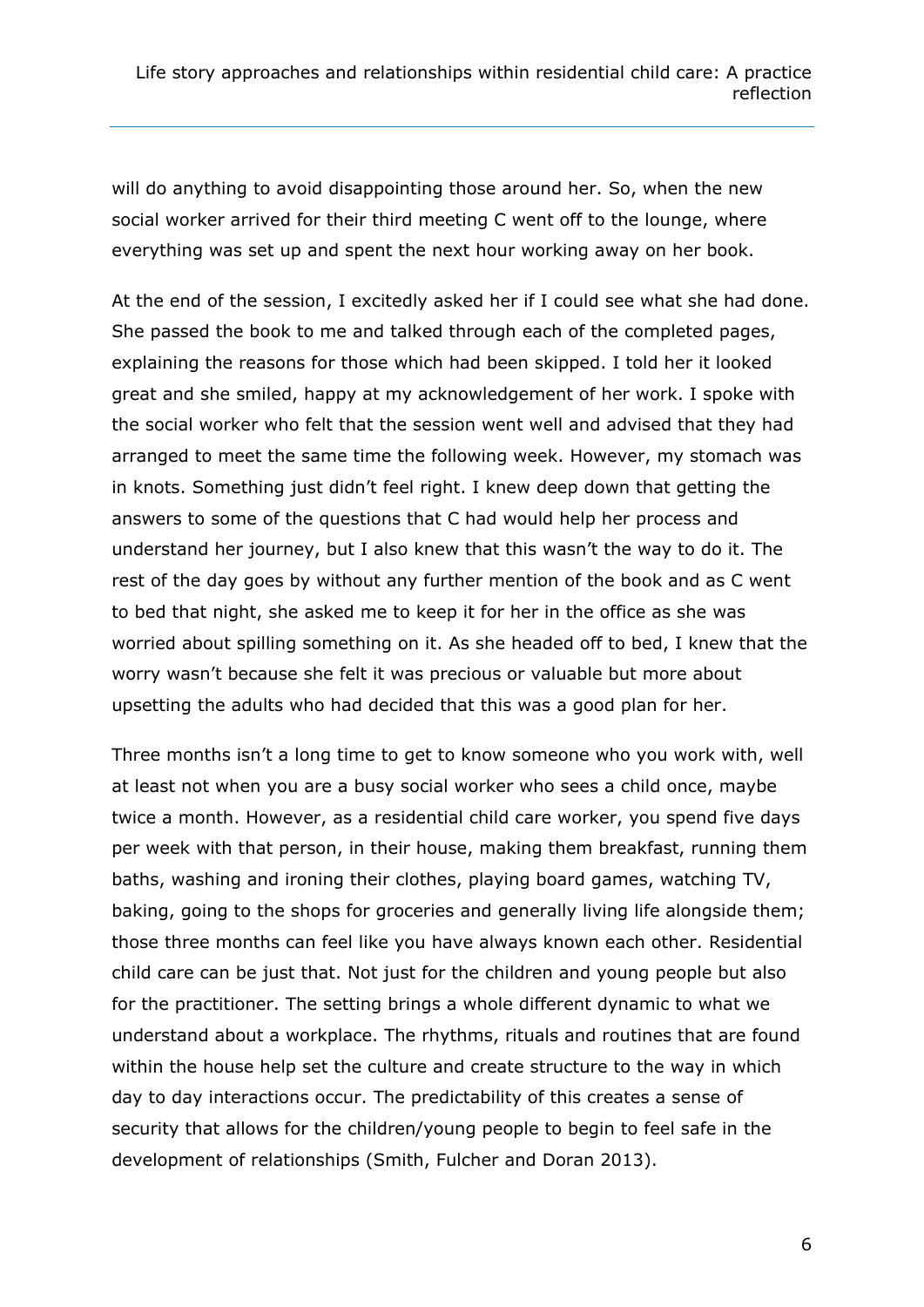Knowing where to begin, which questions to seek the answers to first, how to plan the process and when to improvise stems from relationships. In C's case, it was about knowing her, knowing how she thinks about things, how she processes, what upsets her, what makes her smile, what she needed to know and what purpose she thought it would serve. Just as important for me though, is knowing yourself – how does the young person see you? What do you bring to their life? How can you support their meaning making? What influence do you have in assisting their processing? How can you shape this journey for them in a way that helps them manage the difficult parts and utilise the growth elements? As a residential child care practitioner, working in the life space you do this every day. However, on a life story journey I needed to be open to the impact this therapeutic journey may have on my relationship and also about how to use the relationship to enhance the outcome for C.

C needed some creativity and thought put into her life story book. She needed to be supported in this journey by those who knew and cared for her and would be there day after day helping her process the information she was learning and the feelings and emotions she was experiencing. She needed relationships to be the focus of this experience. Recognising that the process of creating a life story book as conceptualised during the review meeting wasn't adding anything to C's experience, myself and her case team decided we needed to do better. The ideology of life story work was developed. We set about looking at how we, as her direct care team, could create the opportunity to embrace this, supporting C to consider what she wanted/needed from it. What were the questions she needed answers to? What were the memories she couldn't quite recall? And most importantly how was discovering all this going to help her move forward? The focus of our approach was helping C to lead the way in uncovering her journey and supporting her to attribute context to her meaning of this (Baynes, 2008).

The Common Third is central to social pedagogic practice. It describes the use of activity to enhance relationships between the practitioner and the child (Bird & Eichsteller, 2011). In order to support C to benefit from her life story work we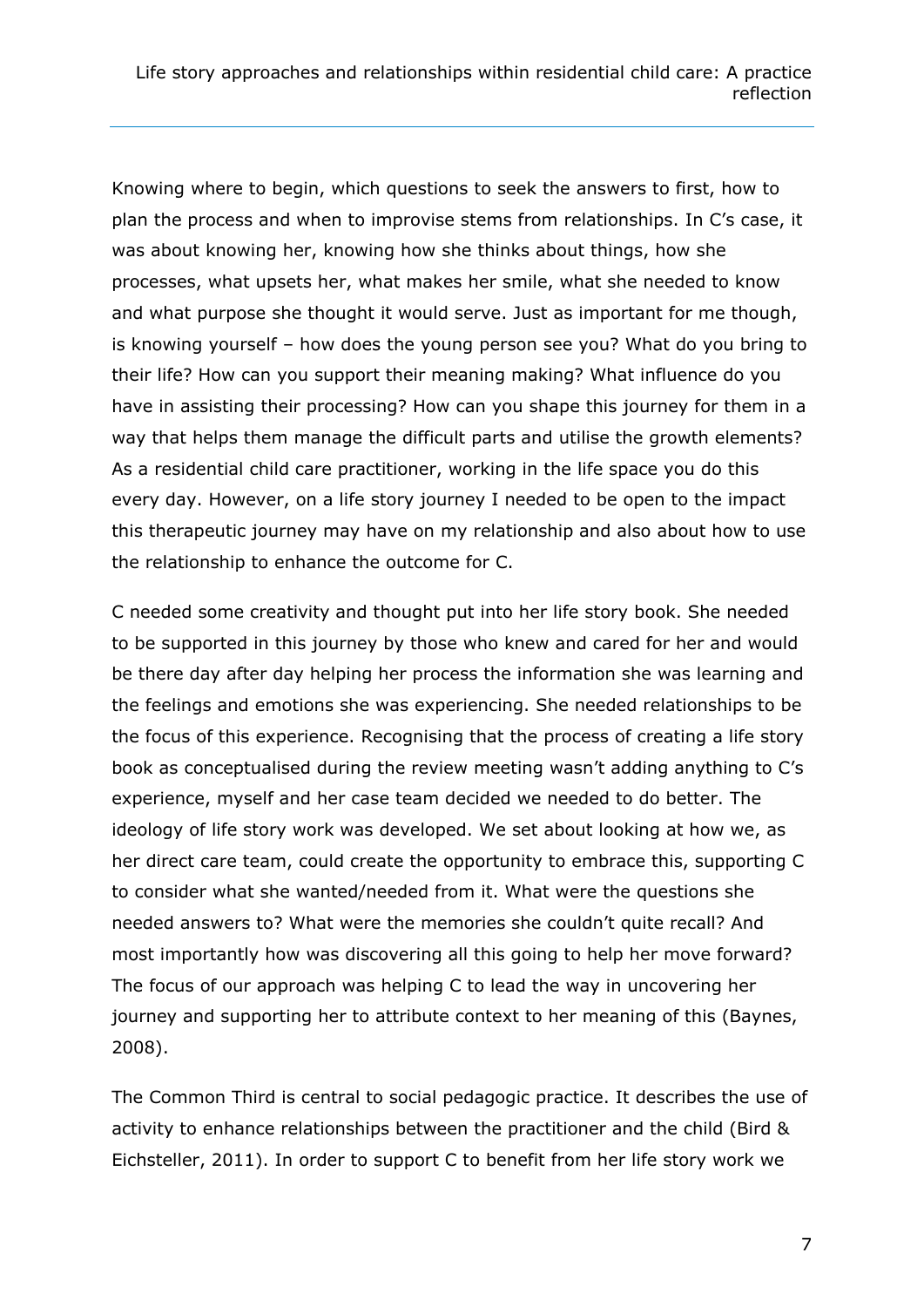adopted this concept and encouraged exploration of her past world throughout her present. We purposefully used the life space as a means to share experiences such as games, puzzles and mealtimes to create opportunities to identify the questions that C sought answers to for her life story book. We then incorporated the revelation of these into daily life (Smith et al, 2013; Garfat, 2016).

C had mixed memories about her various placements. She often questioned what age she was when she lived in previous foster placements. With support from C's social worker we established a timeline. Our knowledge of C and her enjoyment for adventure and surprise gave us the idea that we could take her on a mystery tour, uncovering the journey of her placements and creating a photographic trail of this. C loved it – the journey and visits to all her previous houses and local communities reignited memories, some of these were happy and some were difficult to process but they gave us the next step. More questions arose and C was beginning to make sense of her story in her own way. She often revisited parts of it after some contemplation and as she grew older, she began to attribute new meaning to the events and memories that she determined to be key.

C required support to cognitively process the information she was obtaining. The adults around her understood C's level of cognitive functioning and therefore could tailor the supports required. By scaffolding this learning in a way that C could process cognitively, secure attachments began to develop. As practitioners we needed to demonstrate an understanding of C's zone of proximal development in order to ensure we created opportunity for her to grow and develop her own understanding (Daniel et al, 2010). This required skill in terms of our knowledge of self and our ability to make use of our reflexive selves (Gardner, 2014). The opportunity to enhance everyday experiences and rituals into meaningful moments is what places residential child care in a novel position to therapeutically engage a child/young person in life story work.

C was 18 years old when she left our care. The young girl who initially felt abandoned and unloved had embraced her story. The impact of her early life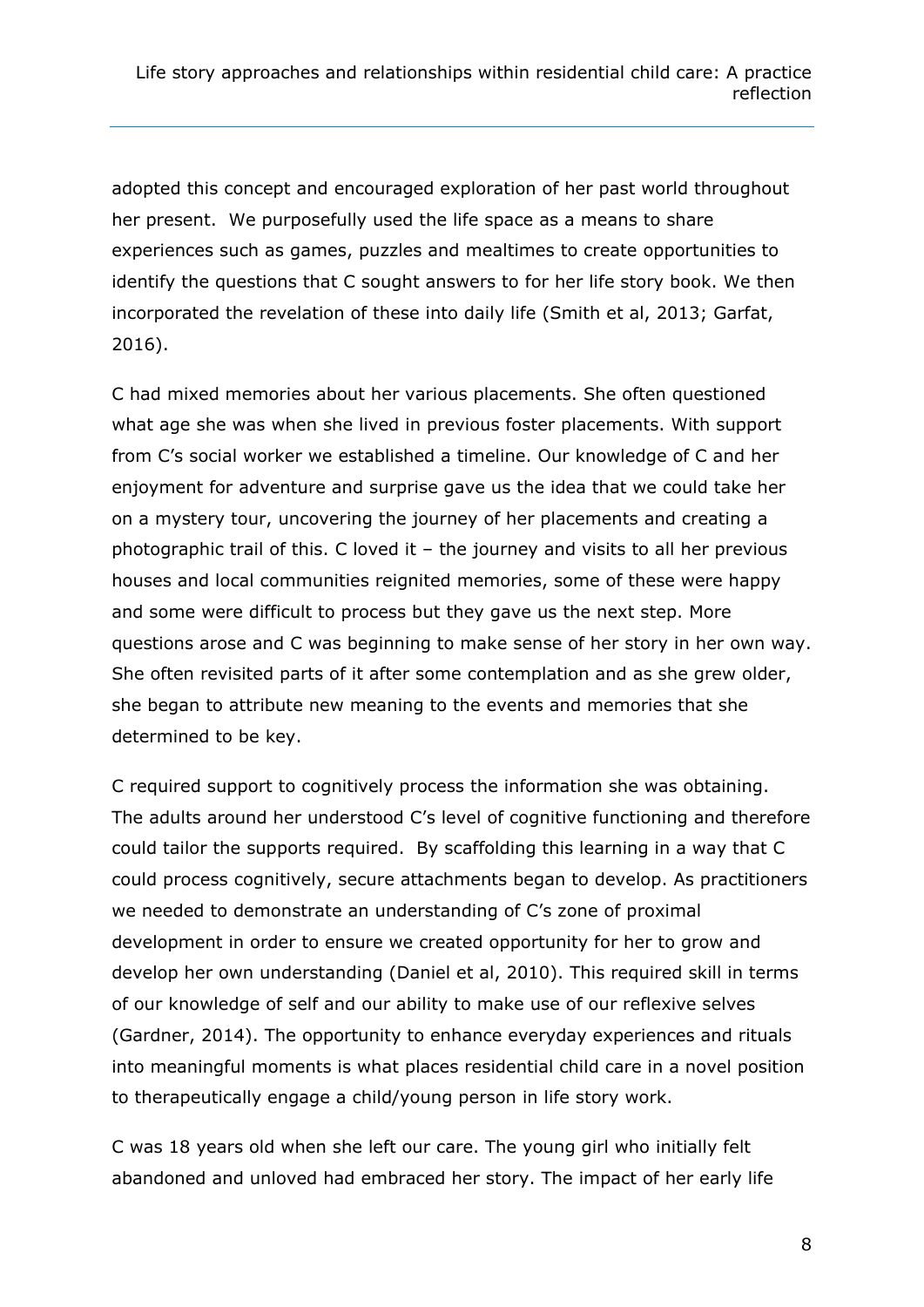experiences remain to this day as she enters new relationships, but her resilience and cognitive understanding is much greater, offering her the ability to embrace and respond to these challenges. In our view, the meaningful life story work she did with us contributed to this. C's life story work continued throughout her time with us. C was fortunate; all the key members of her case team remained in the house and the stability and continuity of that experience, sharing memories and the meaning making of these grew and developed supported by adults with whom she shared real meaningful relationships (Rose, 2012; Ryan and Walker, 2018).

## **Conclusion**

Residential child care in 2019 is an evolving practice. The profession in Scotland is growing and developing with greater knowledge and understanding about the impact of experiences within this setting on the future outcomes for the children/young people. Skills are being developed and enhanced and workers are expected to take on a more therapeutic approach to their role than ever before. Residential child care is becoming more about nurture, hope, opportunity and experience than its historical platform of the traditional care home; a place where basic day to day needs were met by the adults working in the home and any notions of 'treatment' was considered beyond the scope of their role (Smith, 2015).

Relationships impact our lives on so many different levels. Every day they influence our decisions, create opportunities, impact our emotions and support us through life. Young people living in residential child care experience a variety of relationships that are often inconsistent, making it difficult for them to develop a secure base from which to build positive attachments (Buchanan, 2010; Rose, 2012). However, as a residential child care practitioner it is important that we acknowledge the influence we have in helping to shape those fundamental developmental relationships for our children and young people. It is our task to create environments in which they can explore themselves, their stories, their relationships and question their understanding and development.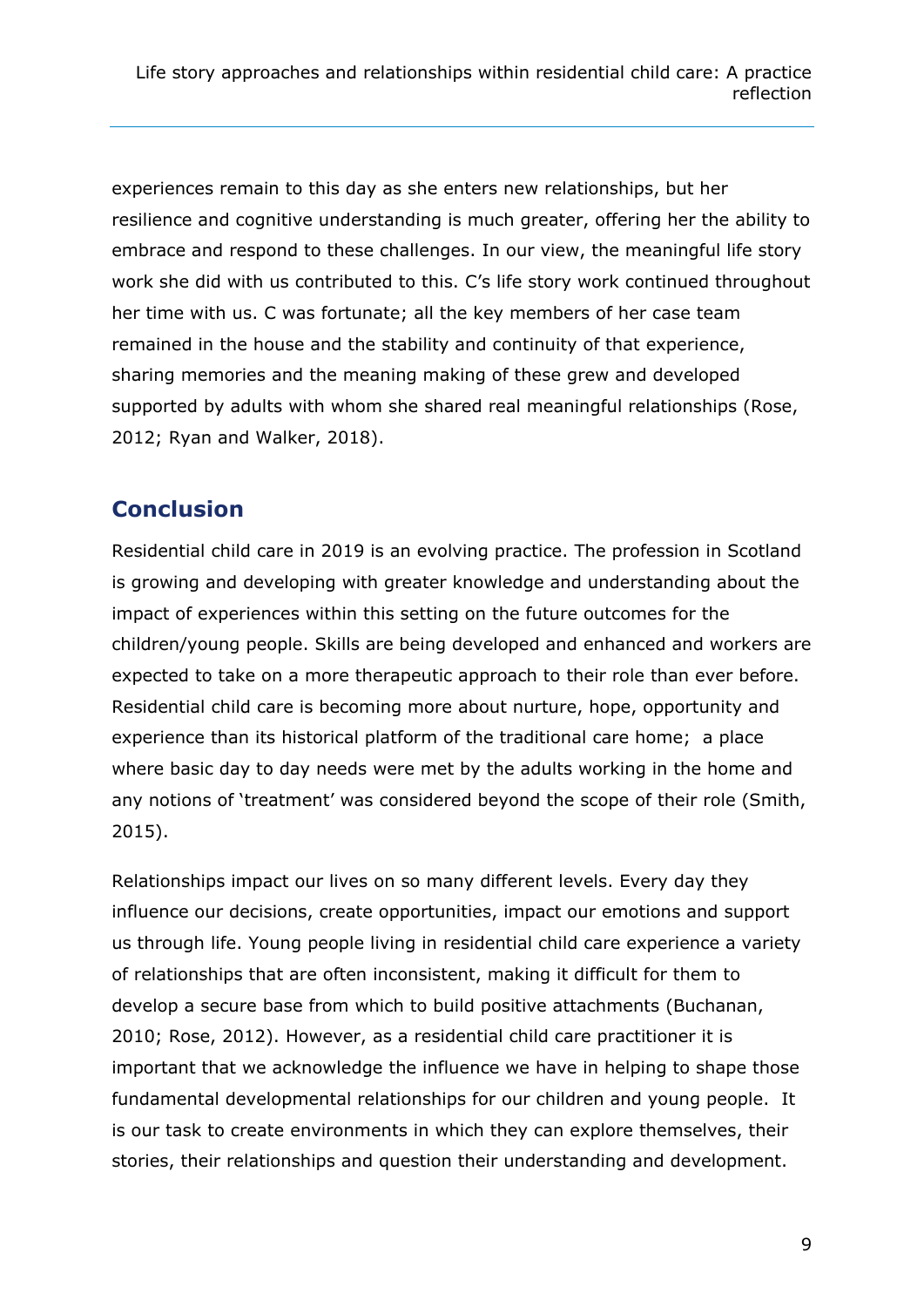Life story work can be used as a therapeutic tool to support a child/young person to make meaning from and share their story with others and it can be incorporated into daily life. It is both demanding and rewarding, for practitioner and the child/young person. You can use your very being to embrace the relationships and create key opportunities for exploring each life story. 'Don't wait for the perfect moment, take the moment and make it perfect' (Anonymous). Residential child care offers an opportunity for practitioners to get alongside children/young people on every level. Make sure you make the most of these situations. Be creative & aspirational in your approach. Look for moments and then seize them. Everyone will reap the benefits.

#### **References**

Baynes P. (2008). Untold stories: a discussion of life story work. *Adoption & Fostering, 32*(2), pp.43-49.

Bird, V. & Eichsteller, G. (2011). The relevance of social pedagogy in working with young people in residential care, *Good Enough Caring Journal*, *9.* Retrieved from [www.goodenoughcareing.com/journalindexaspx](http://www.goodenoughcareing.com/journalindexaspx)

Buchanan, A. (2014). *The experience of life story work: Reflections of young people leaving care* (D.Clin.Psy thesis, Cardiff University, Cardiff, Wales).

Daniel, B., Wassell, S & Gilligan, R. (2010). *Child Development for Child Care and Protection Workers.* London: Jessica Kingsley.

Gardner, F. (2014). *Being Critically Reflective*. London: Palgrave Macmillan.

Garfat, T. (2003). Committed to the relational. *Relational Child & Youth Care Practice, 16*(3), 3-5.

Li, J. & Julian, M. (2012). Developmental relationships as the active ingredient: A unifying working hypothesis of 'what works' across intervention settings. *American Journal of Orthopsychiatry, 82*(2), 157-166.